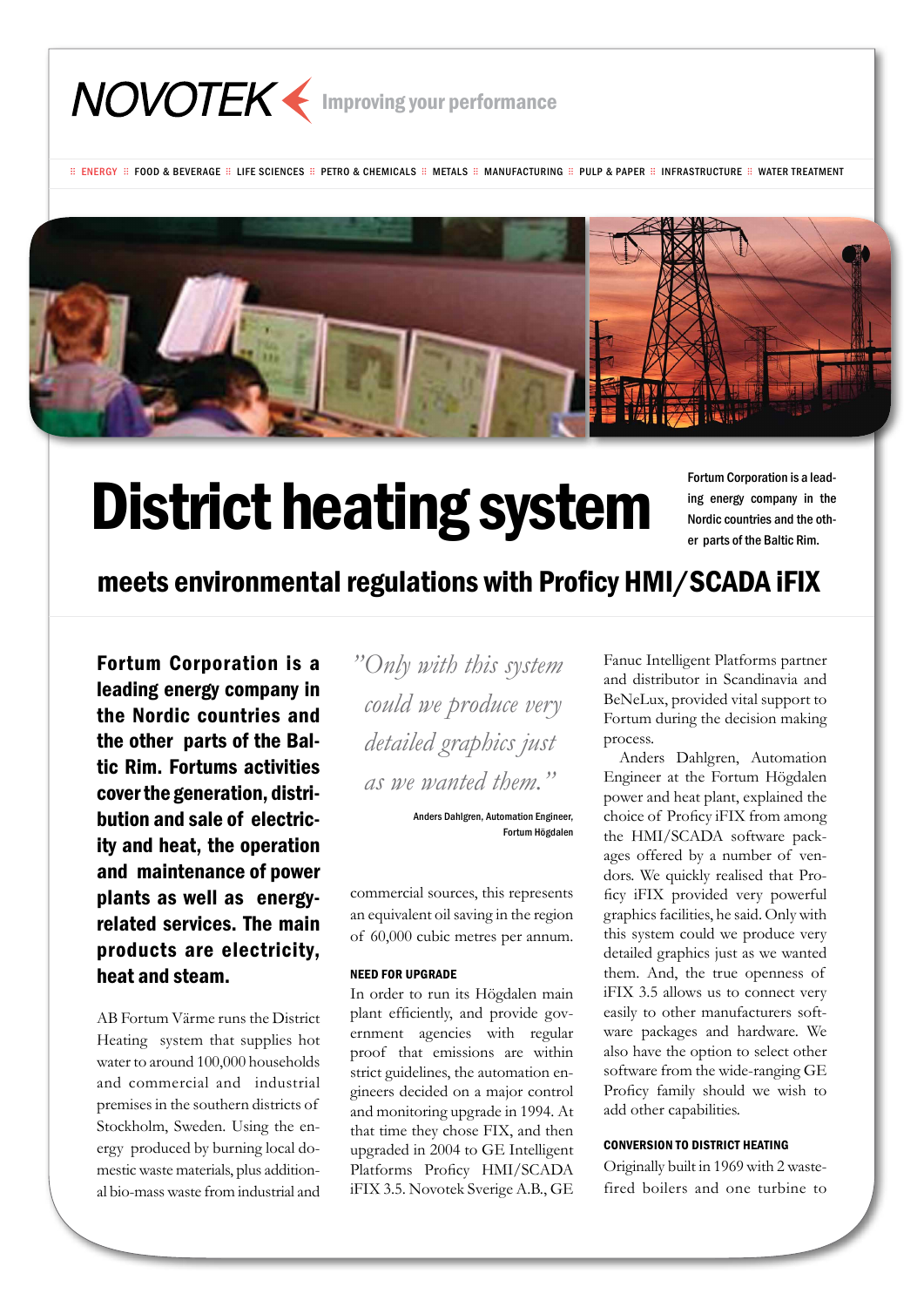

produce electricity, the installation was converted in 1979 to provide hot water for district heating and was completed with an oil-fired boiler. In 1985 a fourth boiler was added, and since then 2 more to bring the total to 6. The district heating system in the south of Stockholm has gradually evolved to cover a region from Slussen, just south of the old town centre of Stockholm to Farsta on the southern edge of the suburbs, and from Skarpnäck in the east to the E4 highway in the west.

 Independent domestic and apartment heating systems, where oil, for example, was originally burned, have gradually been linked into the hot water distribution grid, as have other, smaller, localised district heating systems.

Fortum supplies hot water to provide space heating via heat exchangers, and also running hot water. Closer to the city centre, customers are mainly domestic and office premises, while further out there are more industrial consumers. Each premise is metered and billed for energy consumption, based on volume of water used and temperature difference between entry and exit. The cooled water is re-circulated to the plant for reheating.

Högdalen is connected to anoth-

er district heating plant to which it can sell surplus energy in the summer, and buy energy if commercially viable in the winter. Fortum also runs a plant nearby at Hammarby, as well as several small plants burning oil. The oil-fired units cope with peak demands, if required, when temperatures plummet in midwinter. Cleaned water from local

sewage treatment works goes to Hammarby, passes through heat exchangers, and is then cleaned and re-cycled. This heat exchange process produces around 250MW. Even the water vapour in the exhaust gases at Högdalen is condensed to extract more energy. Two turbines at Högdalen use the steam to produce up to 70MW of electricity, which is exported to the local grid.

 Around 700,000 tonnes of commercial and domestic waste is burned each year, coming directly from commercial and suburban domestic premises in the collection



trucks. Some has to be sorted to remove recyclable materials, such as newspapers, cans and plastics, before being dumped with all the rest in a giant concrete loading pit. From here, a single large, crane is used to scoop material as required to fuel four boilers of a total of 170 MW. The waste is gradually burned as it passes down a steep 40° incline past 6 horizontal burners in each 40m high boiler. The final ash waste is extracted at the bottom. One other 91MW boiler is fuelled by industrial waste (RDF), collected for example, from building refurbishment/de-

NOVOTEK < Improving your performance

For more information on our smart solutions, please visit our website www.novotek.com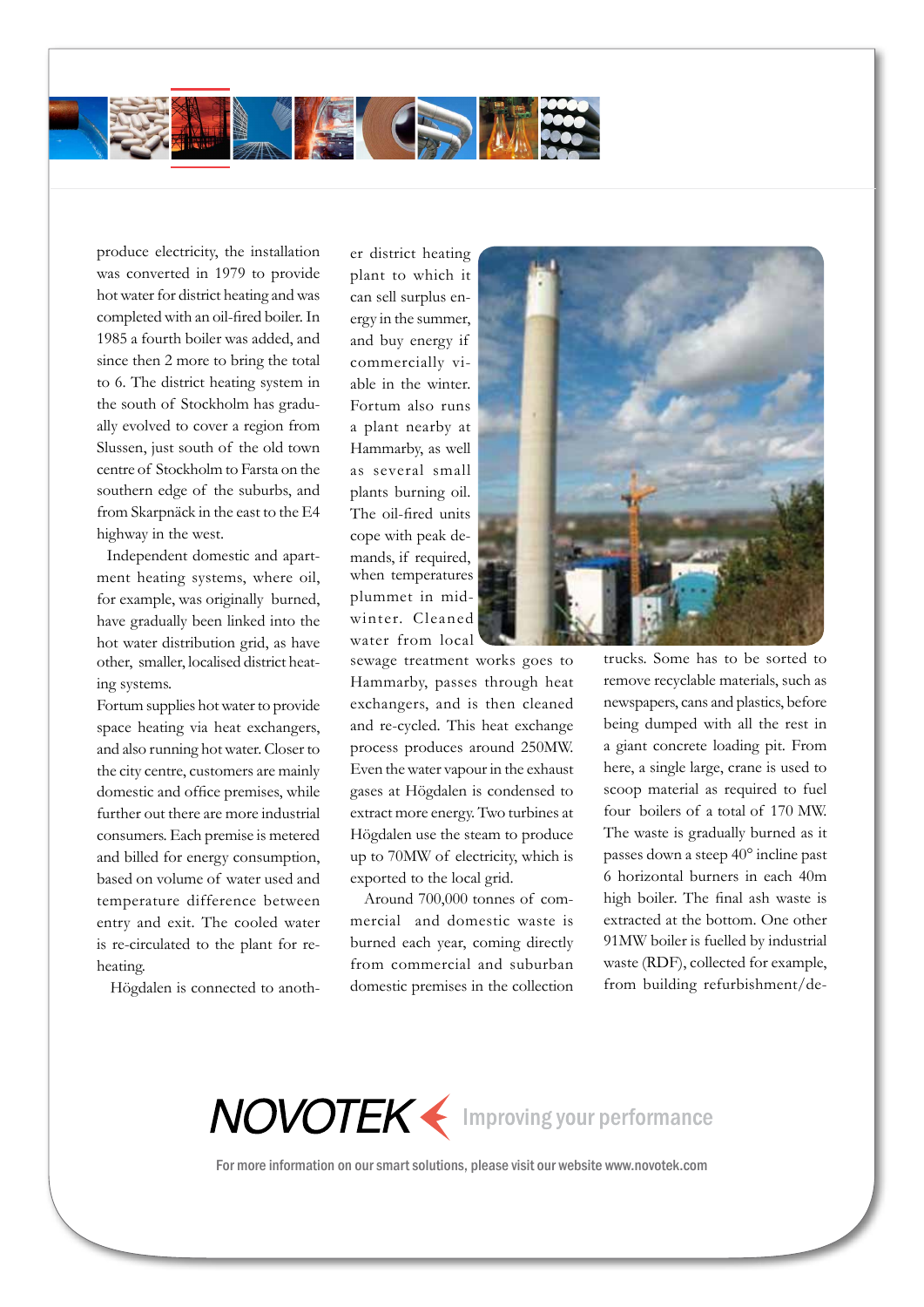

molition, timber yards and some forestry clearing. And a sixth boiler is a peak-demand oil fired boiler producing up to 80MW. Around 120 people work at the site.

# HMI/SCADA system

The total installation covering Högdalen and Hammarby employs around 100 PLCs, which provide around 8000 to 9000 analogue readings per second via Proficy iFIX for storage in the system database. The iFIX Event Scheduler also records in parallel when valves open and close, for example, so that these events can be interrogated in the future if there is a need to investigate the operation of the infrastructure. There are 20 SCADA supervisory control nodes and 15 process visualisation nodes for the operators. Two identical SCADA



networks provide the redundancy that enables automatic switchover to a second system in case of faults occurring, or if the engineers want to carry out maintenance on one of the systems. There is a link between the two sites with operators at either site able to control the complete infrastructure. A firewall exists between the iFIX system and the main office network, allowing management to view similar screens to the operators on a terminal server, but without the functionality to alter any parameters. This Proficy portal also offers a public means of viewing the state of the district heating network in real time.

 The main control room at Högdalen, re-designed in 2004, is well appointed and provides 4 main operator positions with 4 displays and keyboards each. The operation runs

> 24/7 with operators working a 3-shift rota. Three 61" screens on the wall also provide a quick reference to the state of the plant. One screen displays a scrolling series of real-time images from 40 CCTV cameras monitoring key ac

tivities around the sites, such as the waste storage pit, the rubbish conveyors, the burning waste inside the boilers, and the boilers water levels. Screens 2 and 3 typically show iFIX graphics, one a map of the district heating with key parameters, such as temperatures and flow rates, and the other showing one of the main plant graphics. Two further halfsize screens show vital graphics such as the trend of values vital to maintaining operation within strict environmental controls.

 There are two further operator positions offering 4 HMI screens and entry keyboards each so that automation engineers can gain access to the system when commissioning new facilities and for system maintenance. In total around 2000 graphics screens have been developed, in general enabling a process of drilling down from a high level screen to investigate specific parameters in specific locations.

# Meeting environmental emission **CONTROLS**

The exhaust gas cleaning process includes electrostatic cleaning of particles, scrubbers to remove toxic gases and condensers to extract extra heat from water vapour. Data supplied by iFIX to the historical

NOVOTEK < Improving your performance

For more information on our smart solutions, please visit our website www.novotek.com